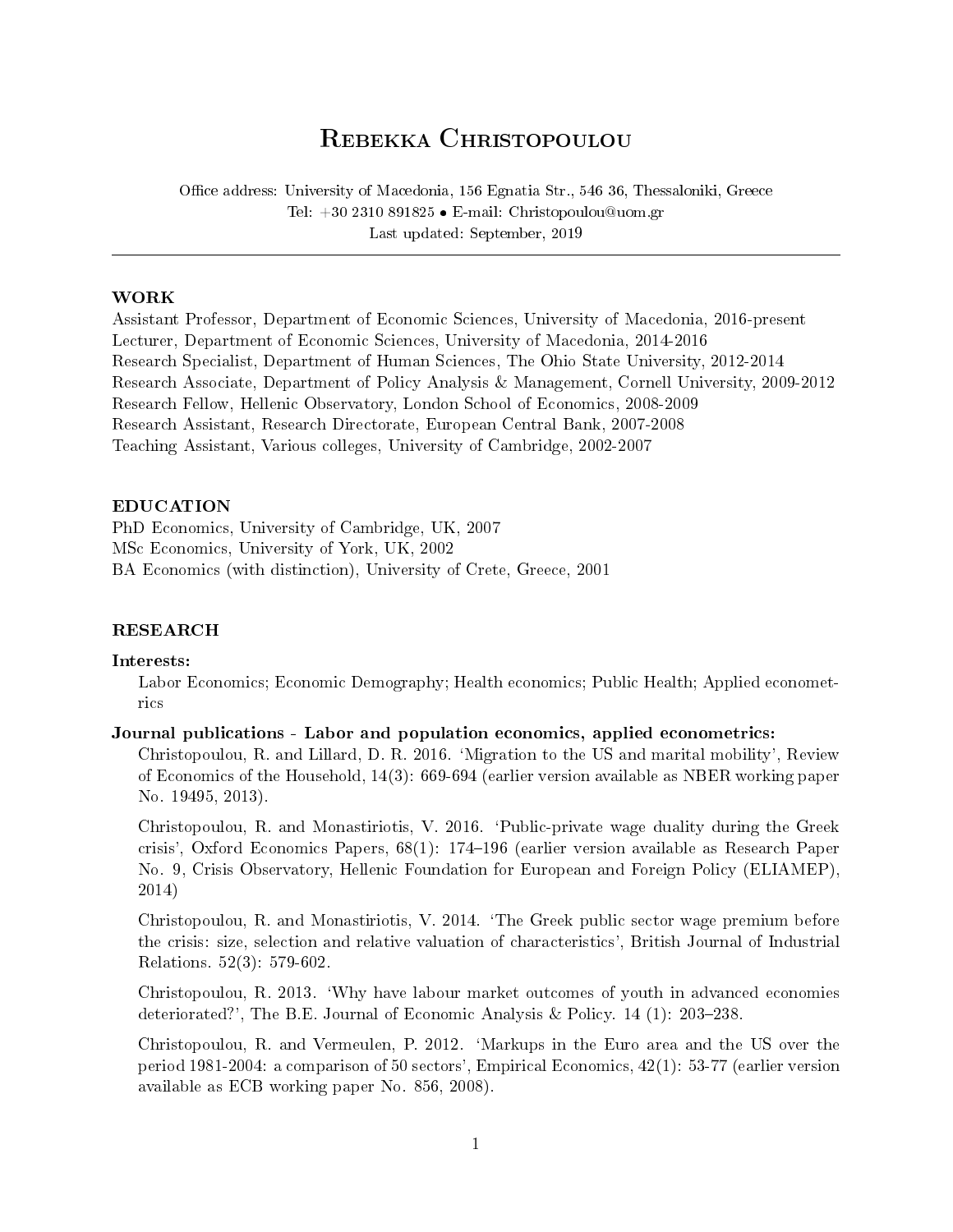#### Book chapters  $-$  Labor and population economics:

Christopoulou, R. and Pantalidou, M. 2019. `Too poor to leave the nest? The Greek family as a safety net for young adults before and during the crisis' In: H. Voskeritsian, P. Kapotas, and C. Niforou, Greek Employment Relations in Crisis: Challenges and Prospects, Routledge.

Christopoulou, R. and Monastiriotis, V. 2019. `Sectoral returns in the Greek labour market over 2002-2016: Dynamics and determinants' In: H. Voskeritsian, P. Kapotas, and C. Niforou,  $Greek$ Employment Relations in Crisis: Challenges and Prospects, Routledge.

Christopoulou, R. and Ryan, P. 2009. `Youth outcomes in the labour markets of advanced economies: decline, deterioration, and causes' in I. Schoon and R.Silbereisen (eds.), Transitions from school to work: globalisation, individualisation, and patterns of diversity, Cambridge University Press.

Christopoulou, R. 2008. `The youth labor market problem in cross-national perspective', in G. DeFreitas (ed.), Young workers in the global economy: job challenges in North America, Europe and Japan, Edward Elgar.

## Journal publications - Health economics & public health:

Christopoulou, R., Lillard, D. R. 2016. `A novel indicator of life-course smoking prevalence in the US combining popularity, duration, quantity, and quality of smoking', American Journal of Public Health. 106(7): 1329-1335.

Christopoulou, R. and Lillard, D. R. 2015. `Is smoking behavior culturally determined? Evidence from British immigrants', Journal of Economic Behavior and Organization, 110(C): 78-90 (earlier version available as NBER working paper No. 19036 and DIW-Berlin discussion paper No. 1265, 2013).

Lillard, D. R., Christopoulou, R. and Gil Lacruz, A. I. 2014. `Re: Validation of a method for reconstructing historical rates of smoking prevalence', American Journal of Epidemiology. 180(6): 656-658.

Christopoulou, R., Lillard, D. R. and Balmori, J. 2013. `Smoking behavior of Mexicans: patterns by birth-cohort, gender, and education', International Journal of Public Health, 58 (3): 335-343.

Christopoulou, R., Han, J., Jaber, A. and Lillard, D. R. 2011. `Dying for a smoke: how much does differential mortality of smokers affect estimated life-course smoking prevalence?', Preventive Medicine, 52(1): 66-70.

# Books and book chapters - Public health:

Lillard, D. R. and Christopoulou, R. (eds) 2015. Life-Course Smoking Behavior: Patterns and national context in ten countries. Oxford University Press.

In this book, I authored the following chapters:

- Chapter 1. Introduction (with D.Lillard), 1-11

- Chapter 4. Smoking in the United Kingdom, 43-56
- Chapter 12. Smoking by women in cross-country perspective(with Z.Önder), 167-178
- Chapter 14. Description and sources of raw data (with D. Lillard), 191-204
- Chapter 15. Derivation of historical smoking prevalence, 205-218

#### Working Papers:

Christopoulou,  $R$  and Pantalidou, M. 2017  $T$ he parental home as labor market insurance for young Greeks during the crisis.' GLO Discussion Paper, No. 158 (Also available as University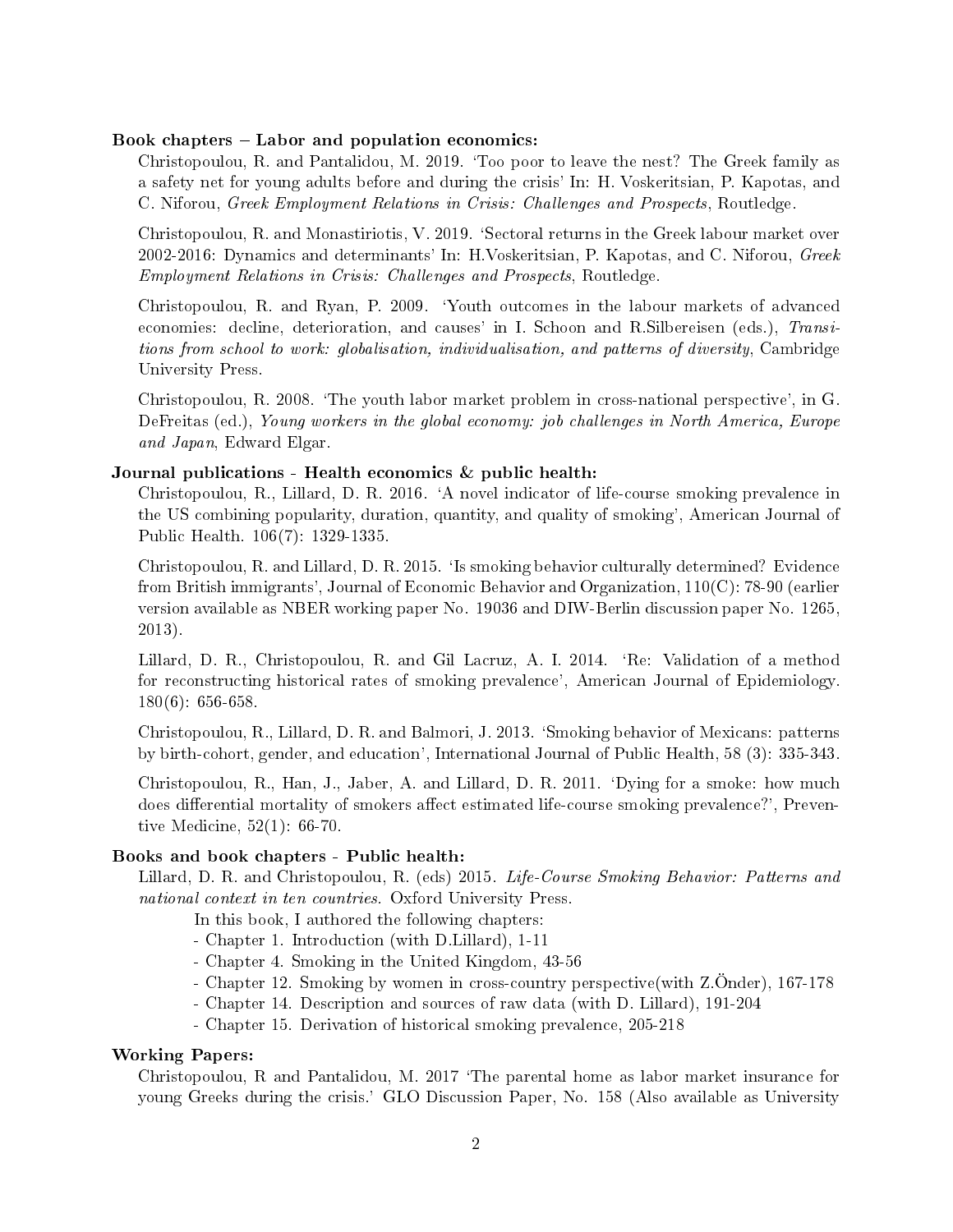of Macedonia, Department of Economics, Discussion paper no. 10/2017 and GreeSE Working Paper, LSE, forthcoming).

Christopoulou, R., Jaber, A. and Lillard, D. R. 2013. `The inter-generational and social transmission of cultural traits: theory and evidence from smoking behavior', NBER working paper No. 19304.

Christopoulou, R. and Kosma, T. 2011. `Skills and wage inequality in Greece: evidence from matched employer-employee data, 1995-2002', ECB Working Paper No. 1309 (also available as GreeSE working paper No. 26, LSE, 2009, and as Bank of Greece working paper, 2011).

Christopoulou, R., Lamo, A., and Jimeno, J. F. 2010. `Changes in the wage structure in EU countries', ECB Working Paper No. 1199 (also available as Banco de España working paper No. 1017, 2010).

#### In-progress:

`Did feminism kill? Evidence from life-course smoking behavior in nine countries'

`Are gender biases recession-proof? Occupational sorting and female wage penalties during the Greek crisis' (with V. Monastiriotis)

# Public press:

`Greek wages in crisis: whose loss and whose hope' (with V. Monastiriotis), Oxford University Press Blog, Academic Insights for the Thinking World, 16/09/2015.

Two tales of wage adjustment' (with V. Monastiriotis), Kathimerini,  $27/04/2014$  (an English version appeared at the Greece@LSE blog).

`Universal salary-scale; a fair salary-scale?' (with V. Monastiriotis), Kathimerini, 28/3/2011

`The rigidity of the labour market' Apogevmatini, 6/9/2009

#### Codebooks:

Lillard, D.R., Christopoulou, R. et al. "Codebook for the Cross-National Equivalent File 1980-2015, BHPS – SOEP – HILDA - KLIPS - PSID – SHP – SLID", The Ohio State University.

#### CONFERENCE AND SEMINAR PRESENTATIONS

- 2019: European Society for Population Economics Annual Conference
- 2018: European Society for Population Economics Annual Conference; Economic Department Seminar Series (M.Sc Applied Economics & Data Analysis), University of Patras; 4th International Conference on Applied Theory, Macro and Empirical Finance, University of Macedonia.
- 2017: European Society for Population Economics Annual Conference.
- 2015: 'The Economics of Socialization' Workshop, Barcelona GSE Summer Forum; Applied Micro & Microeconometrics Workshop, University of Alicante; Greek Labour Market Research Network Workshop, London School of Economics.
- 2014: European Society for Population Economics Annual Conference; 11th International German Socio-Economic Panel User Conference.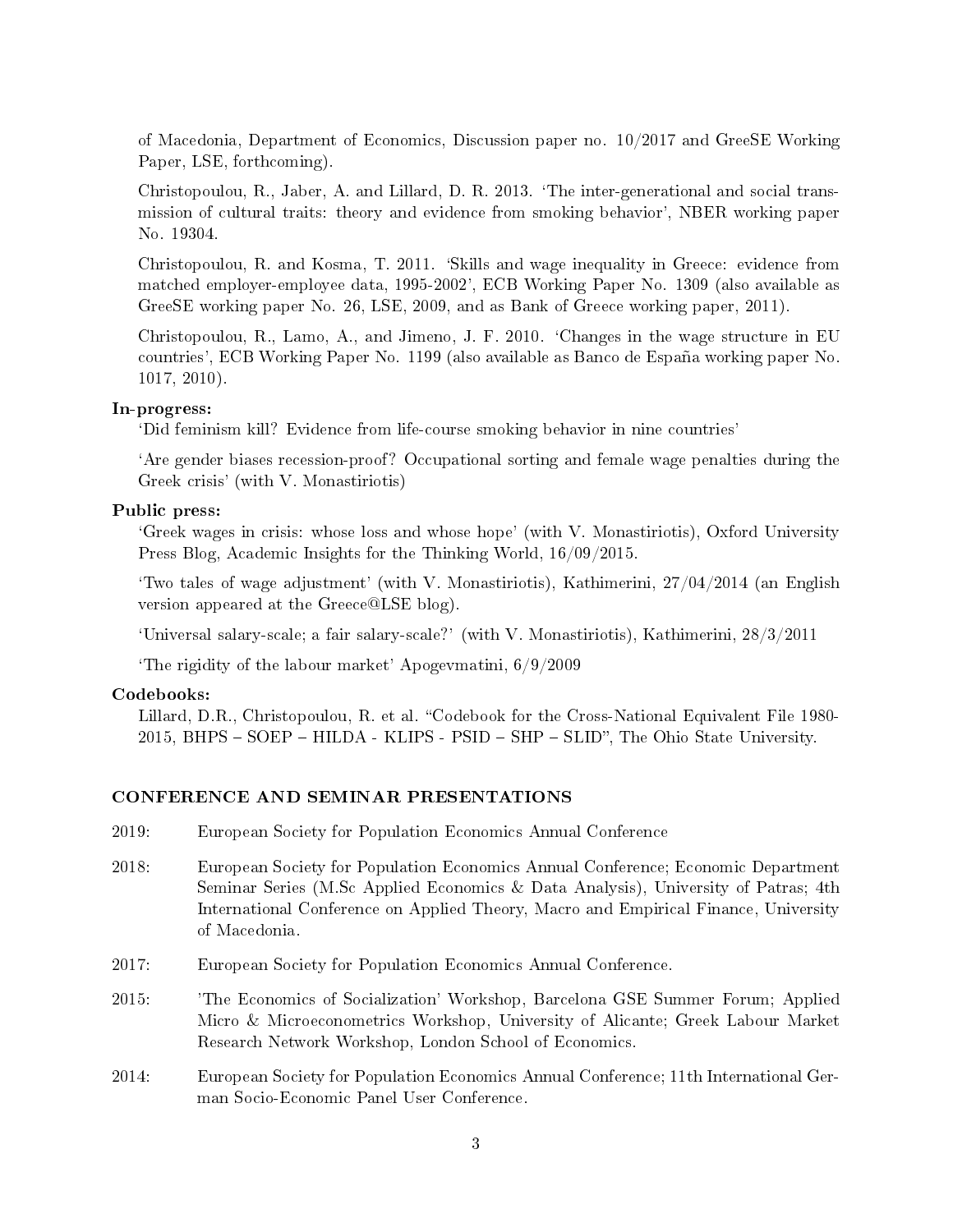- 2013: European Society for Population Economics Annual Conference; 10th IZA Annual Migration Meeting (AM²) and 4th Migration Topic Week.
- 2012: European Society for Population Economics Annual Conference; Conference on the Economics of Interactions and Culture, Einaudi Institute for Economics and Finance; Institute on Health Economics, Health Behaviors and Disparities Research Seminar, Cornell University; Royal Economic Society Annual Conference.
- 2011: International Health Economics Association Congress; Population Association of America Annual Meeting
- 2010: 3rd Biennial Conference of the American Society of Health Economists (poster); Conference on Productivity, Investment in Human Capital and the Challenge of Youth Employment, University of Bergamo; Economic Department Seminar Series, University of Macedonia
- 2009: Hellenic Observatory Research Seminar, London School of Economics
- 2008: Economic Department Seminar Series, University of Macedonia
- 2007: Jacobs Foundation Conference on the Transition from School to Work; XXII National Conference of the Italian Association for Labour Economics
- 2006: Darwin College Social Sciences and Humanities Seminar, University of Cambridge; 5th Conference on Research on Economic Theory and Econometrics, University of Crete
- 2005: Interdisciplinary Conference on Youth Unemployment in the Global Economy, Hofstra University

#### GRANTS

PI, Project title: "Life-course smoking behavior in Greece",  $637,000$ ,  $2019$ Funding body: Secretariat for the Management of Sectoral Operational Programs of the European Social Fund, Researcher support with emphasis on young researchers - Cycle B

Co-PI, Project title: "Immigration, Intra- and Inter-generational Socio-Economic Mobility" (with D. Lichter and D. R. Lillard), \$10,000, 2010 Funding body: Cornell Institute for the Social Sciences

# SCHOLARSHIPS

Cornell Population Program Rapid Response Grant, 2011 Greek State Scholarship's Foundation (IKY), 2003-2007 Cambridge European Trust Bursary, 2002-2005 Bodossakis Foundation Scholarship, 2001

## COURSES AND SUMMER SCHOOLS

8th I.S.E.O International Summer School on Global Inequality, 2011 Post-doc Leadership Development Program, Cornell University, 2010-2011 GREQAM Graduate School on Labour Economics, Universite d'Aix-Marseille III, 2007